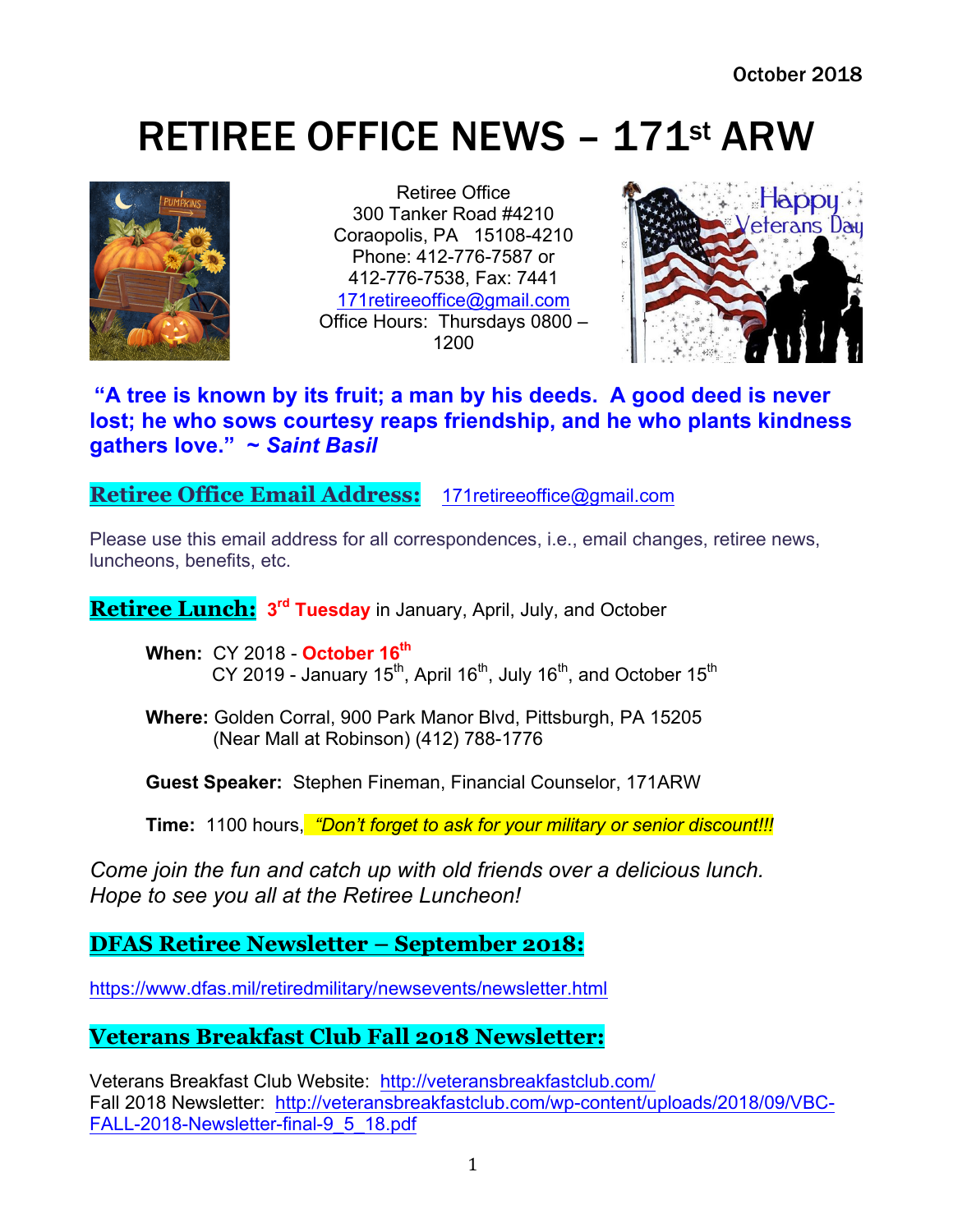## **Retirements:**

Congratulations to our recent retirees who retired from July through September 2018. Please do not hesitate to contact the Retiree Office, if you need assistance.

| Rank       | Last Name         | <b>First Name</b> | Retired   |
|------------|-------------------|-------------------|-----------|
|            |                   |                   |           |
|            | <b>JUL 2018</b>   |                   |           |
| MSG        | <b>CUBAKOVIC</b>  | <b>ROBYN</b>      | 05-JUL-18 |
| MSG        | <b>MONTGOMERY</b> | <b>JASON</b>      | 27-JUL-18 |
| MSG        | <b>THEOBALD</b>   | JAMES             | 01-JUL-18 |
| <b>SSG</b> | <b>BIGGER</b>     | <b>JOHN</b>       | 29-JUL-18 |
| SSG        | <b>DIALLO</b>     | <b>MICHAELA</b>   | 17-JUL-18 |
|            |                   |                   |           |
|            | <b>AUG 2018</b>   |                   |           |
| <b>LTC</b> | <b>DOHERTY</b>    | <b>SUSAN</b>      | 02-AUG-18 |
| <b>LTC</b> | <b>PAULLET</b>    | <b>ROSS</b>       | 31-AUG-18 |
| MSG        | <b>DUSHAC</b>     | LAWRFNCF          | 09-AUG-18 |
|            |                   |                   |           |
|            | <b>SEP 2018</b>   |                   |           |
| MAJ        | <b>STIVERS</b>    | <b>RICHARD</b>    | 27-SEP-18 |
| MSG        | LITTLE            | ANDREW            | 29-SEP-18 |
| MSG        | PERZA             | <b>RICKEY</b>     | 25-SEP-18 |

**Sympathies:** We extend 'Our Deepest Sympathy' to the families and relatives of the following retirees who passed away. Please inform our office if you hear of the passing of one of our fellow 171st, 112th, or 258TH members. Click on each name to view the obituary and leave your condolences.

MSgt William "Bill" Dacoros – 27 Jul 2018 – Age 82 – 171ARW Maintenance/Avionics http://www.legacy.com/obituaries/postgazette/obituary.aspx?n=william-dacorosbill&pid=189736323&fhid=4317

Col John "Jack" Frisch – 16 Aug 2018 – Age 85 – 171ARW Operations/147 ARS Navigator http://www.legacy.com/obituaries/postgazette/obituary.aspx?n=john-frischjack&pid=189980009&fhid=9774

TSgt William J. Henderson – 11 Sep 2018 – Age 64 – 171ARW Logistics Sq/Base Supply http://www.legacy.com/obituaries/triblive-tribune-review/obituary.aspx?n=william-jhenderson&pid=190207829&fhid=9711

Lt Col Andrew Savanick, Jr. – 16 Jul 2018 – Age 77 – 171ARW Operations https://www.google.com/amp/www.timesonline.com/Beaver/OBITUARIES/20180717/RETIR ED-LT-COL-ANDREW-SAVANICK-JR%3ftemplate=ampart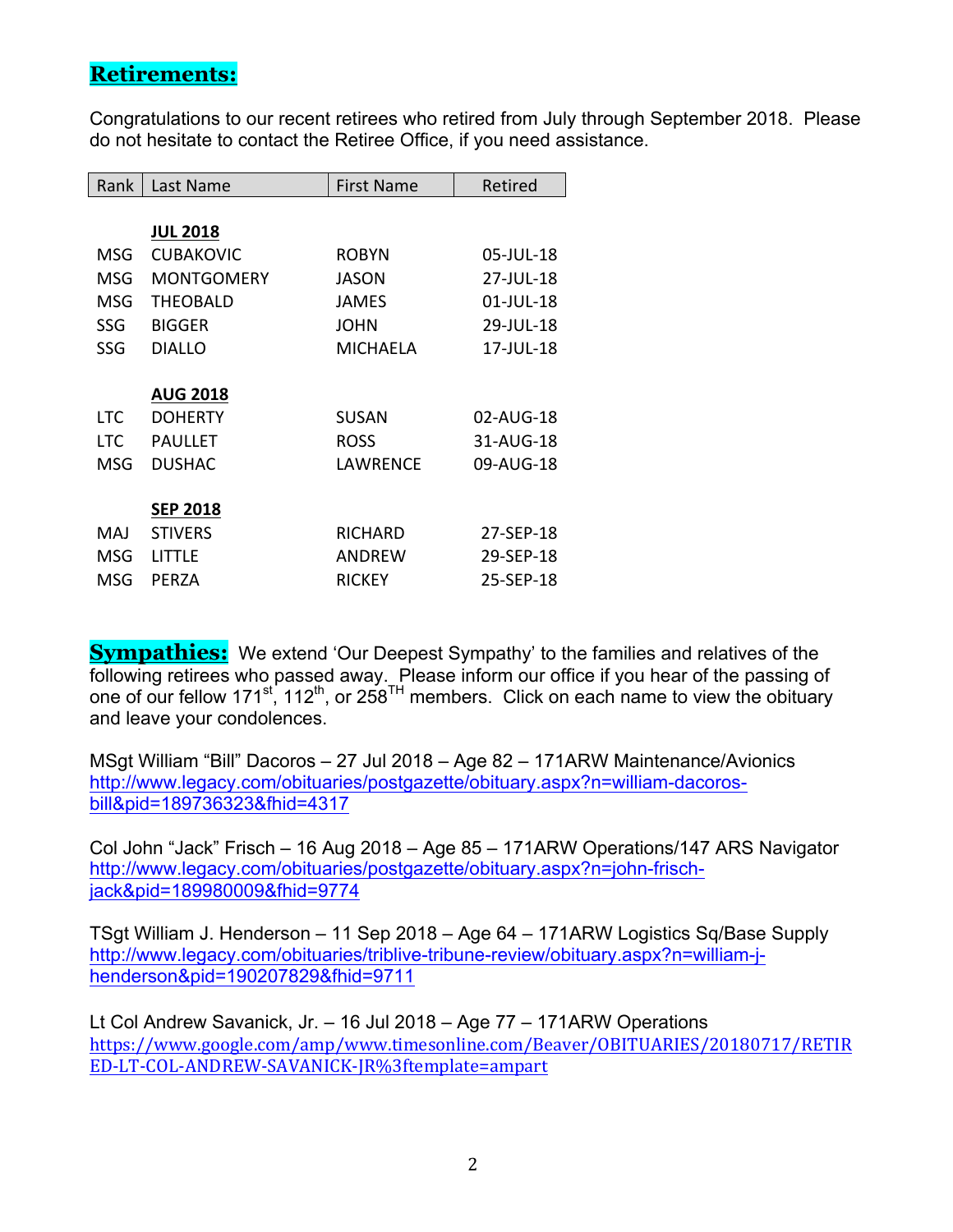## **2019 Cost Of Living Adjustment:**

Military Retirees and Veterans receiving disability pay will see a 2.8 percent cost-of-living increase in 2019, the largest increase in six years.

## **2019 FEDVIP Dental and Vision Plans and Premiums are now available:**

Eligibility for the Federal Employees Dental and Vision Insurance Program (FEDVIP), offered by the U.S. Office of Personnel Management (OPM), has expanded to include certain uniformed service members. The first opportunity for you to enroll is during this year's Federal Benefits Open Season, with coverage effective January 1, 2019.

FEDVIP is popular among Federal employees. The more than 3.3 million people already enrolled give the program high marks for quality and value. With 10 dental and four vision carriers to choose from, and some plans offering both high and standard options, FEDVIP offers great flexibility when selecting the right coverage for you and your family.

Don't forget! The TRICARE Retiree Dental Program (TRDP) ends on December 31, 2018. You will not be automatically enrolled in a FEDVIP plan for 2019.

*You can now review 2019 plan information*, including plan brochures and provider networks, for all 14 FEDVIP carriers. A plan comparison tool is also available for you to research plans and premiums based on where you live. View up to three dental or vision plans side-by-side for easy comparison when selecting the right coverage for you and your family.

https://tricare.benefeds.com/InfoPortal/indexAction?utm\_source=benefeds&utm\_medium=ba nner&utm\_campaign=welcome

Make sure to **check your eligibility** to determine if you're eligible for dental coverage, vision coverage, or both.

For FEDVIP dental and/or vision coverage in 2019, you must enroll during the Federal Benefits Open Season, which runs from November 12 through December 10, 2018 (ET).

## **2018 Veterans Day Free Meals, Discounts & Deals:**

Here are some sites to check for 2018 Veterans Day Discounts. The site is continually updated as companies announce their Veteran Day Deals, so keep checking!

**Military Benefits** https://militarybenefits.info/veterans-day-discounts-sales-deals-free-meals/

**Military.Com** https://www.military.com/veterans-day/retailers-veterans-day-militarydiscounts.html

**Military Wallet** https://themilitarywallet.com/veterans-day-free-meals-and-discounts/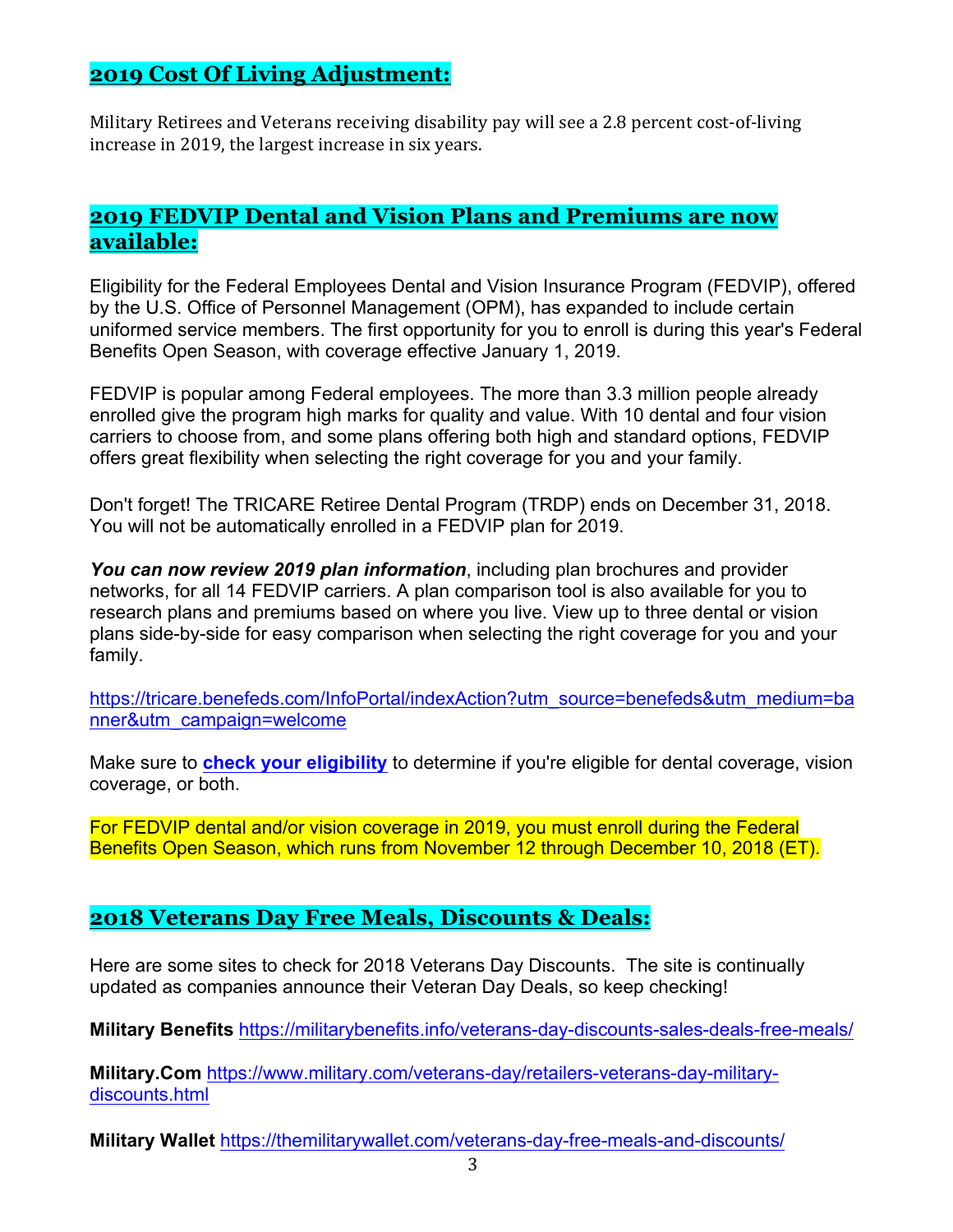## **171ARW Financial Counselor – "Financial Updates":**

**Fall is one of the best times to review your finances and to start preparing for the new year.** Following are some important financial updates for you to know to help you make the best decisions going forward. With the proper planning, "you will not fall back". If you have a question or an issue you want to discuss, please feel free to contact me.

## **Social Security Information**

- **The cost of living adjustment for 2019 will be 2.8%. For example if you are currently** receiving \$1600/month, your check will increase by \$44.80
- **•** If you have not reached full retirement age, you are allowed to earn up to \$17,040 which will be adjusted for inflation. For every \$2.00 you earn above the threshold, your benefit will be reduced by \$1.00. This must be earned income and pension income is not included. At full retirement age, there is no limit on how much you can earn **Ex:** Earnings \$50,000: \$50,000 - \$17040 = \$32,960: 32,960 / 2 = \$16,480 Reduction
- **•** If you are married and filing jointly, you will be taxed on 50% of your benefits if your combined Modified Adjusted Gross Income, is from \$32,000 to \$44,000 and 85% if income **is above \$44,000**
- **•** Your S.S. benefit increases by 8% for every year you delay receiving benefits

#### **New TSP Withdrawal rules**

- **Once separated from service, there is no limit as to the number of withdrawals you can make**
- **•** You no longer have to make a full withdrawal election at age  $70\frac{1}{2}$
- **EXECTE:** Withdrawals can now be made on an annual and quarterly basis
- **Fig.** The current interest rate on the G fund is 2.72%

#### **Savings interest rates have increased**

**• There are FDIC insured banks now offering up to 1.85% on savings accounts and 2.55% for** short term CD's. Rates can be compared on internet websites.

## **Estate planning**

- **For 2018, you can make a tax free gift up to \$15,000 without completing a Gift tax return.** There are no restrictions on who can receive the gift
- **You are now able to add named beneficiaries to your TSP account. From the TSP.gov** website, click on the beneficiary tab and complete the form and mail it to the TSP. You should consider adding two beneficiaries, a primary and contingent
- **If you need your legal documents updated, contact Lt Col John Murtha, JAG, at 412-776-7404**

#### "Money is a terrible master but an excellent servant"

**Stephen Fineman, ChFC** PFC6.PA.ANG@Zeiders.com 412-443-5743